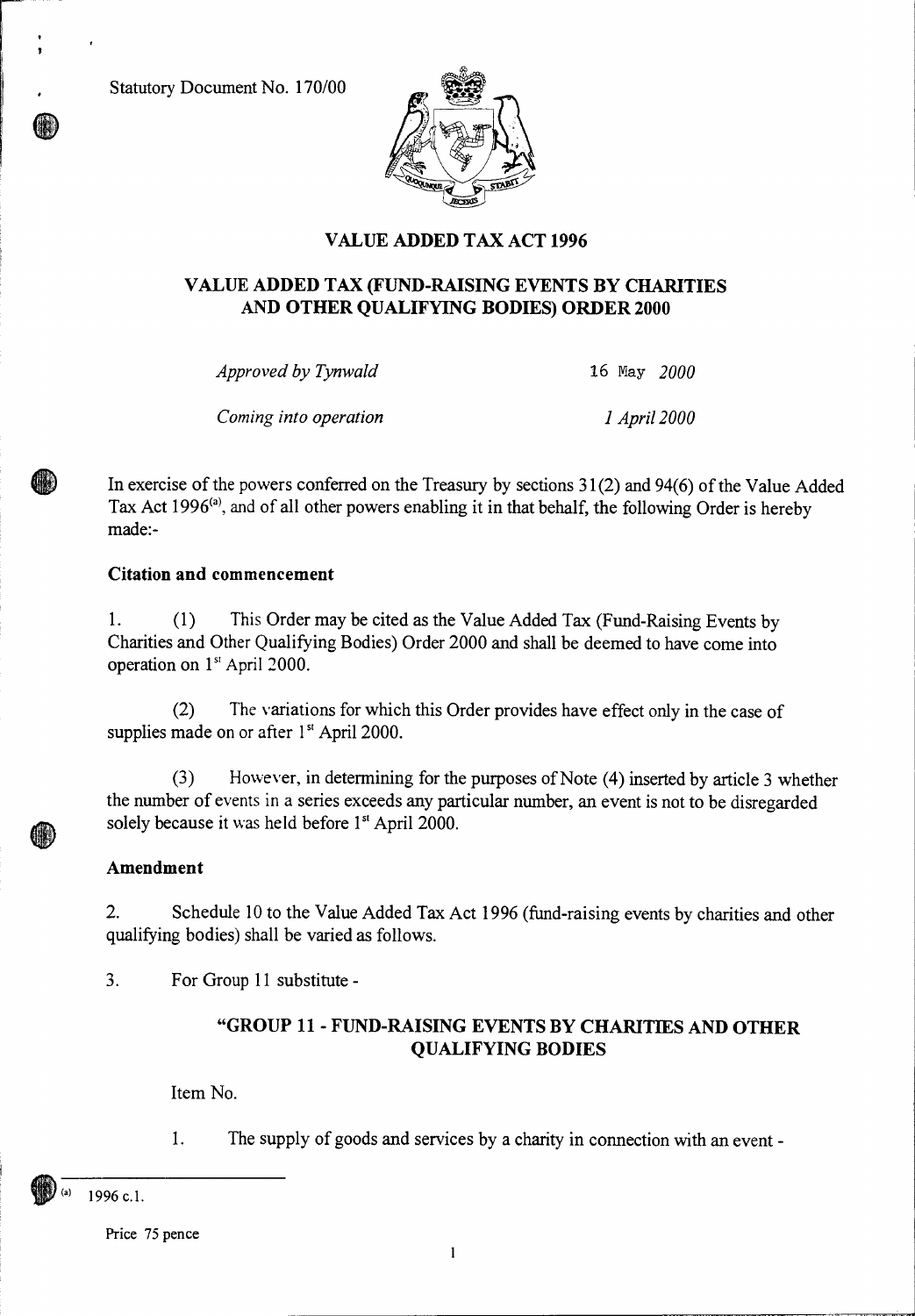- (a) that is organised for charitable purposes by a charity or jointly be more than one charity,
- (b) whose primary purpose is the raising of money, and
- (c) that is promoted as being primarily for the raising of money.

2. The supply of goods and services by a qualifying body in connection with an event -

- (a) that is organised exclusively for the body's own benefit,
- (b) whose primary purpose is the raising of money, and
- (c) that is promoted as being primarily for the raising of money.

3. The supply of goods and services by a charity or a qualifying body in connection with an event -

- (a) that is organised jointly by a charity, or two or more charities, and the qualifying body,
- (b) that is so organised exclusively for charitable purposes or exclusively for the body's own benefit or exclusively for a combination of those purposes and that benefit,
- (c) whose primary purpose is the raising of money, and
- (d) that is promoted as being primarily for the raising of money.

Notes:

(1) For the purpose of this Group "event" includes an event accessed (wholly or partly) by means of electronic communications.

For this purpose "electronic communications" includes any communications by means of a telecommunications system (within the meaning of the Telecommunications Act  $1984<sup>(b)</sup>$ ).

(2) For the purposes of this Group "charity" includes a body corporate that is wholly owned by a charity if -

- (a) the body has agreed in writing (whether or not contained in a deed) to transfer its profits (from whatever source) to a charity, or
- (b) the body's profits (from whatever source) are otherwise payable to a charity.
- (3) For the purpose of this Group "qualifying body" means
	- (a) any non-profit making organisation mentioned in item 1 of Group 9;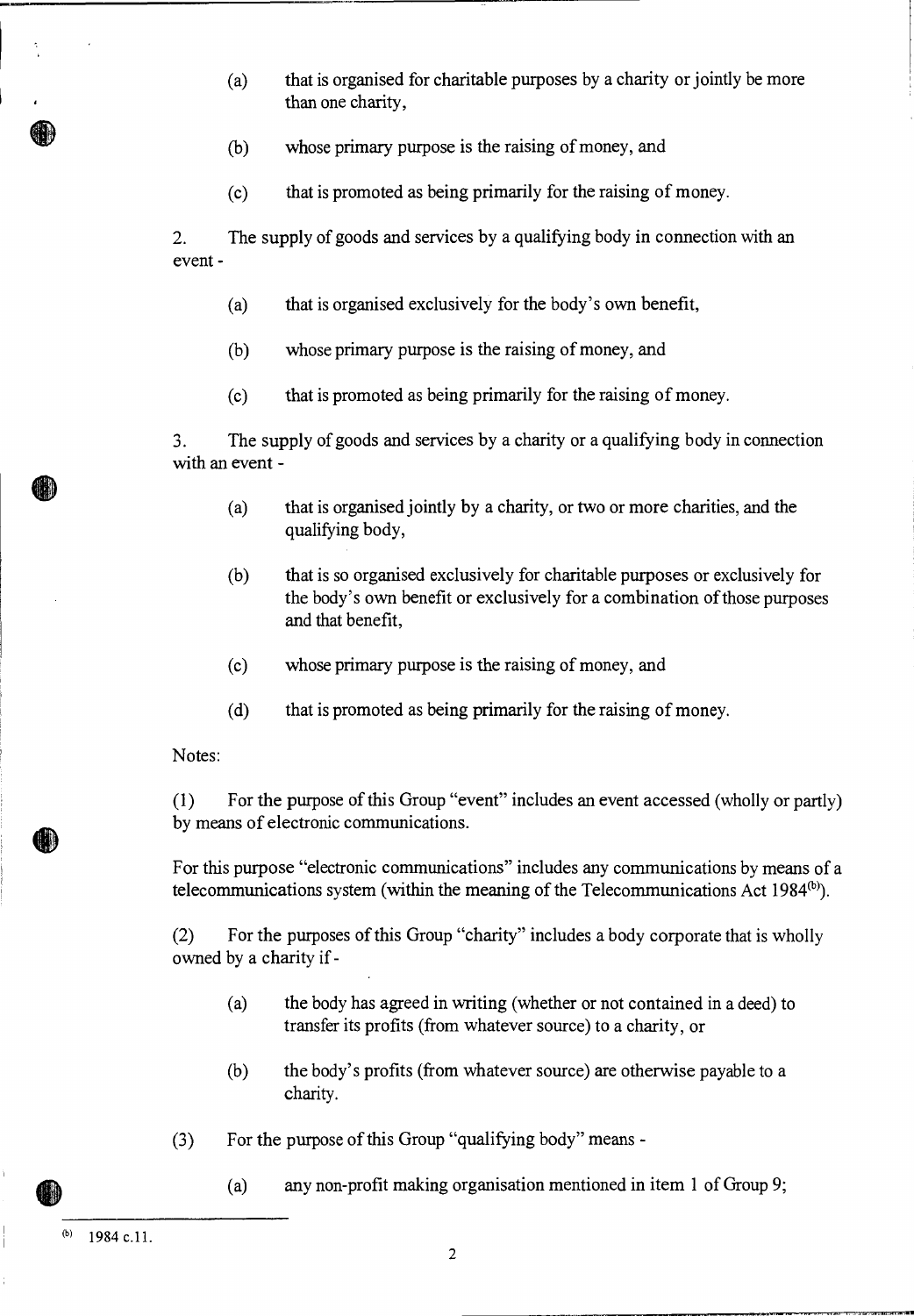- (b) any body that is an eligible body for the purposes of Group 10 and whose principal purpose is the provision of facilities for persons to take part in sport or physical education; and
- (c) any body that is an eligible body for the purposes of item 2 of Group 12.

(4) Where in a financial year of a charity or qualifying body there are held at the same location more than 15 events involving the charity or body that are of the same kind, items 1 to 3 do not apply (or shall be treated as having not applied) to a supply in connection with any event involving the charity or body that is of that kind and is held in that financial year at that location.

(5) In determining whether the limit of 15 events mentioned in Note (4) has been exceeded in the case of events of any one kind held at the same location, disregard any event of that kind held at that location in a week during which the aggregate gross takings from events involving the charity or body that are of that kind and are held in that location do not exceed £1,000.

(6) In the case of a financial year that is no longer or shorter than a year, Notes (4) and (5) have effect as if for "15" there were substituted the whole number nearest to the number obtained by -

- (a) first multiplying the number of days in the financial year by 15, and
- (b) then dividing the result by 365.
- (7) For the purposes of Notes (4) and (5)
	- (a) an event involves a charity if the event is organised by the charity or a connected charity;
	- (b) an event involves a qualifying body if the event is organised by the body.

In this Note "organised" means organised alone or jointly in any combination, and "organising" in Note (8) shall be construed accordingly.

- (8) Items 1 to 3 do not include any supply in connection with an event if
	- (a) accommodation in connection with the event is provided to a person by means of a supply, or in pursuance of arrangements, made by -
		- (i) the charity or any of the charities, or the qualifying body, organising the event, or
		- (ii) a charity connected with any charity organising the event,

and

 $\bullet$ 

OD

(b) the provision of the accommodation is not incidental to the event.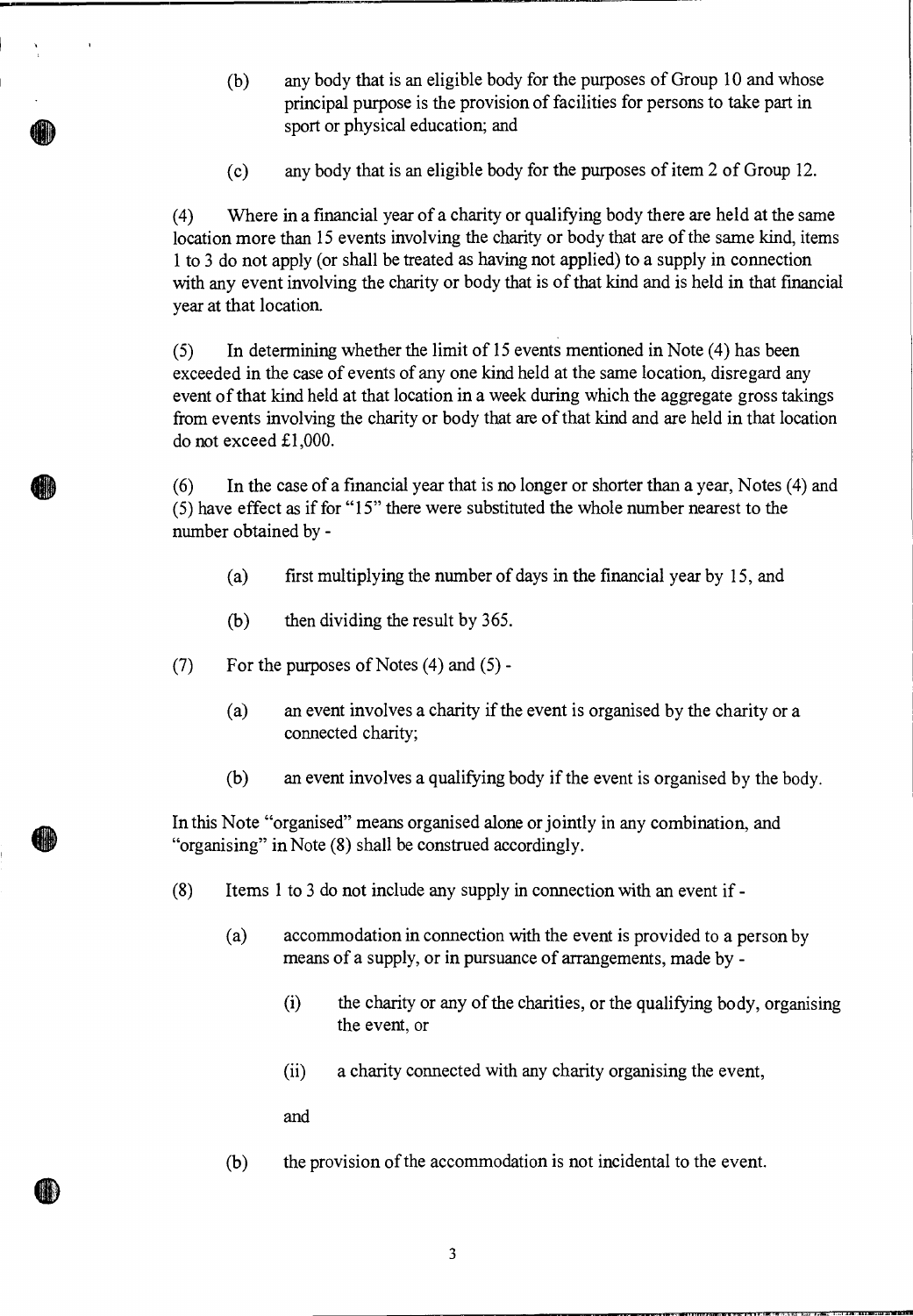(9) For the purposes of Note (8) the provision of accommodation is incidental to the event only if accommodation provided to the person by such means, or in pursuance of such arrangements, as are mentioned in paragraph (a) of that Note -

- (a) does not exceed two nights in total (whether or not consecutive), and
- (b) is not to any extent provided by means of a supply to which an order under section 53 applies.
- (10) For the purposes of Notes  $(7)(a)$  and  $(8)$ , two charities are connected if -
	- (a) one is a charity for the purposes of this Group only by virtue of Note (2) and the other is the charity that owns it, or
	- (b) each is a charity for the purposes of this Group only by virtue of Note (2) and the two of them are owned by the same charity.

(11) Items 1 to 3 do not include any supply the exemption of which would be likely to create distortions of competition such as to place a commercial enterprise carried on by a taxable person at a disadvantage."."

4. Paragraph (a) of article 2 of the Value Added Tax (Cultural Services) Order 1996<sup>(c)</sup> is hereby revoked.

Made this  $\int \psi \, d\psi$  of  $\int \psi \, d\psi$  2000

Minister for the Treasury